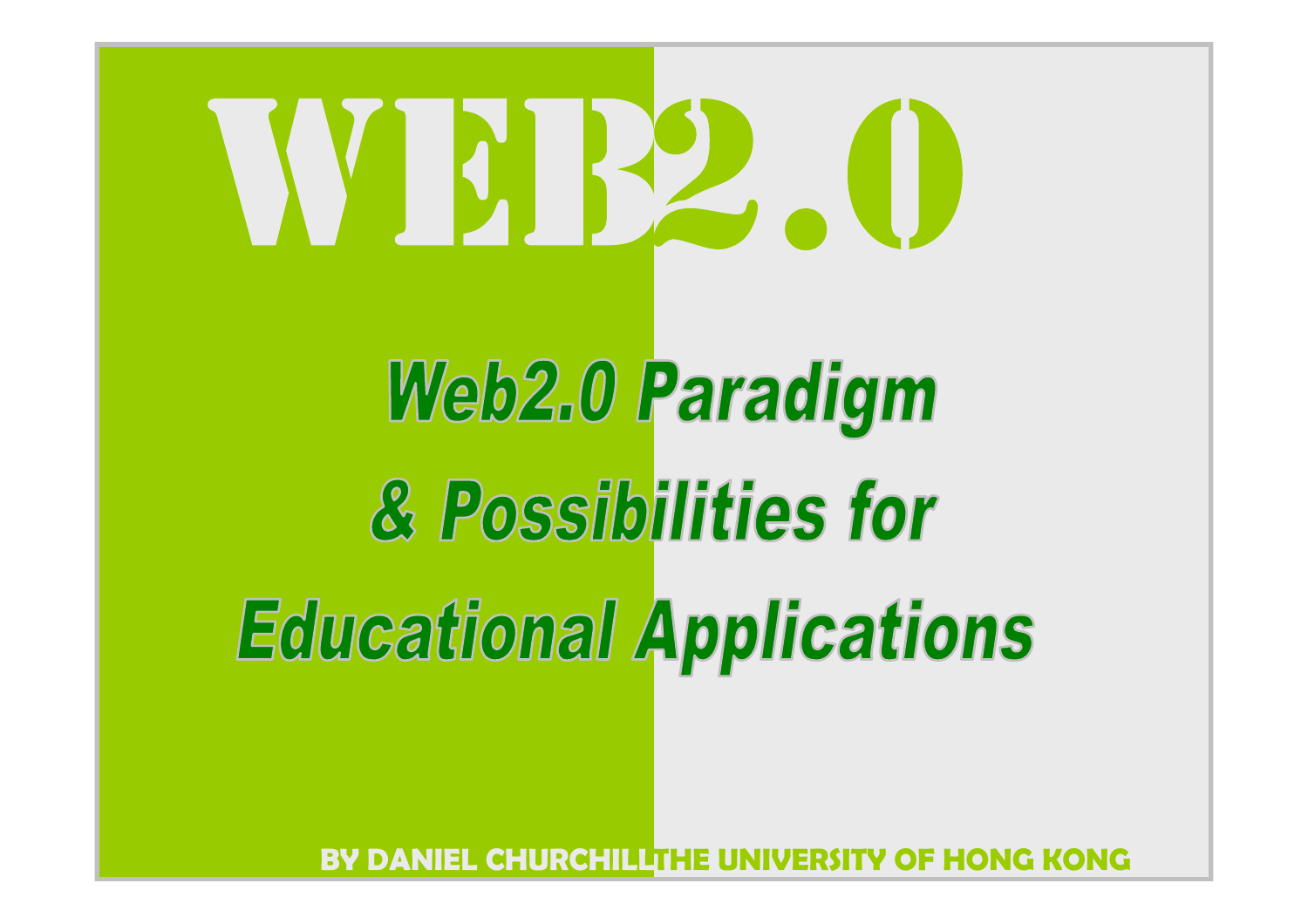

# **http://iln.cite.hku.hk/com/1238/Web.ppt**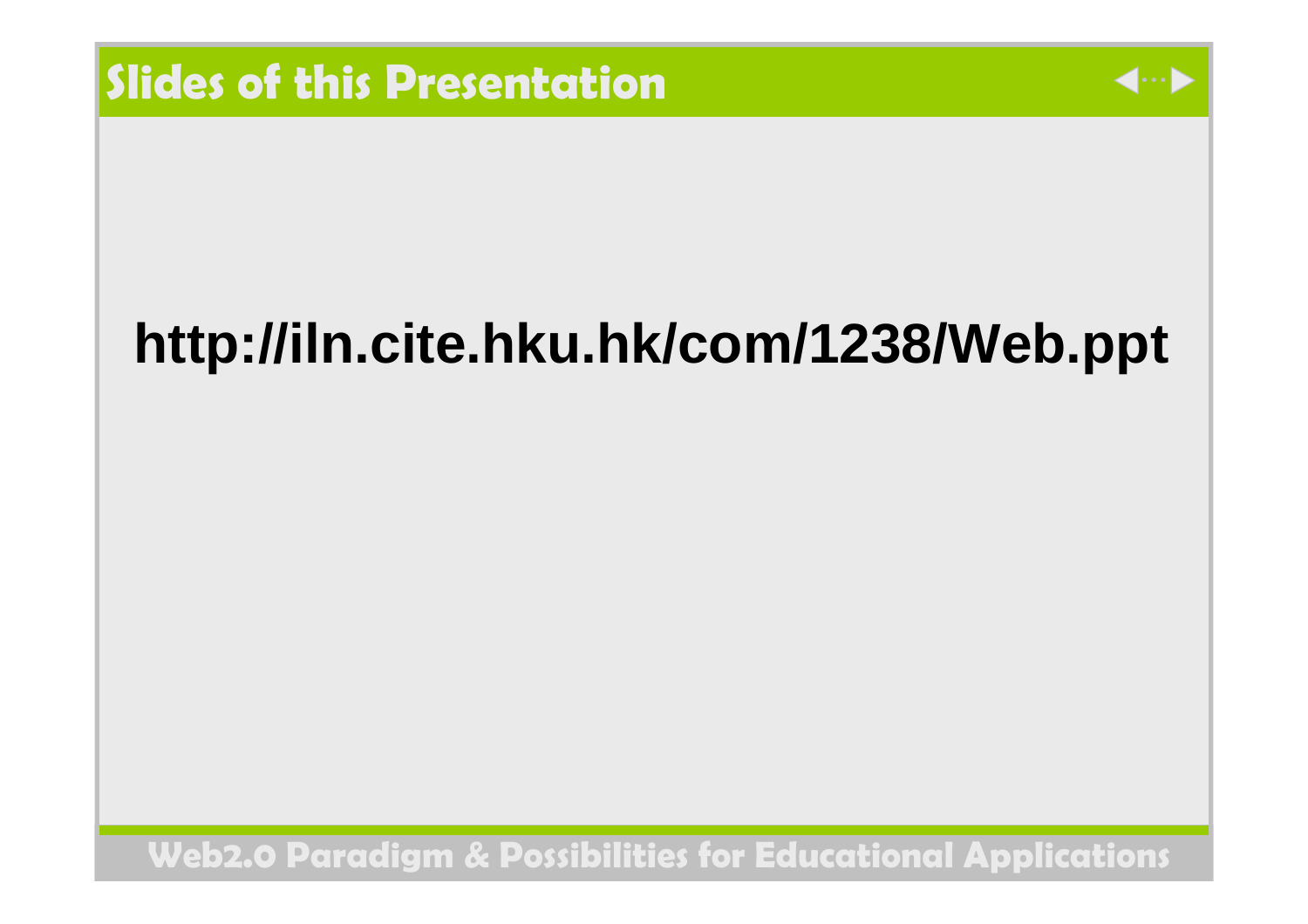# **What is Web2.0?**

- **→ Web2.0 as a paradigm**
- **→ Web as a platform (e.g., Microsoft and Google)**
- **→ User control of information, subscribing and relationships, new forms of expression**
- **→ Web as a point of presence, internet-mediated social environments, collective activities and plumbing**
- **→ Science of user engagement and rich user experiences**
- **→ Some speak of media revolution -- "we the media" (Dan Gillmor), "voice of crowds", increased democratization and new citizenship**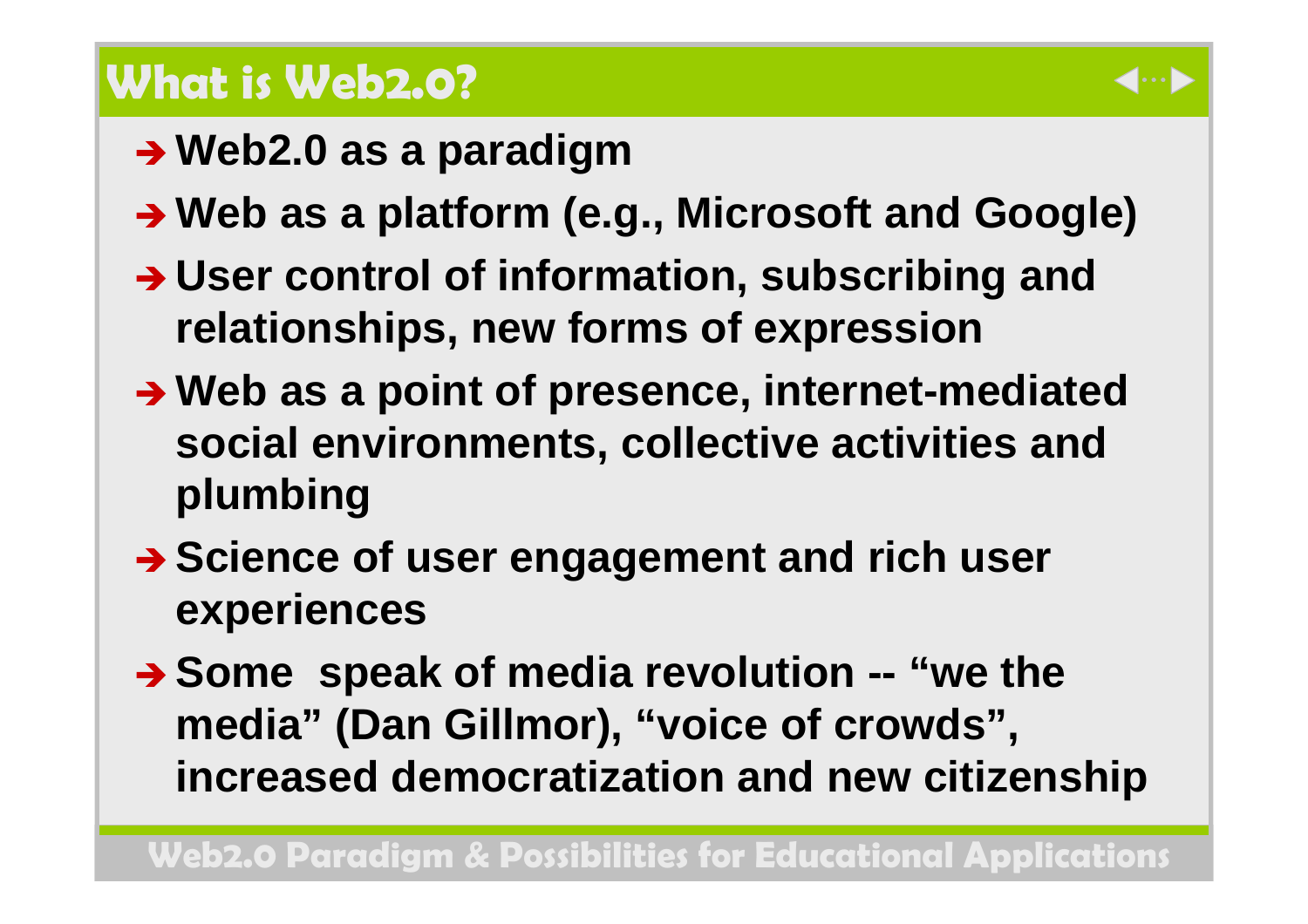# **Key Concepts**





Source: http://en.wikipedia.org/wiki/Web\_2.0

MARKUS.ANGERMEIER @ APERTO.DE <sup>@</sup>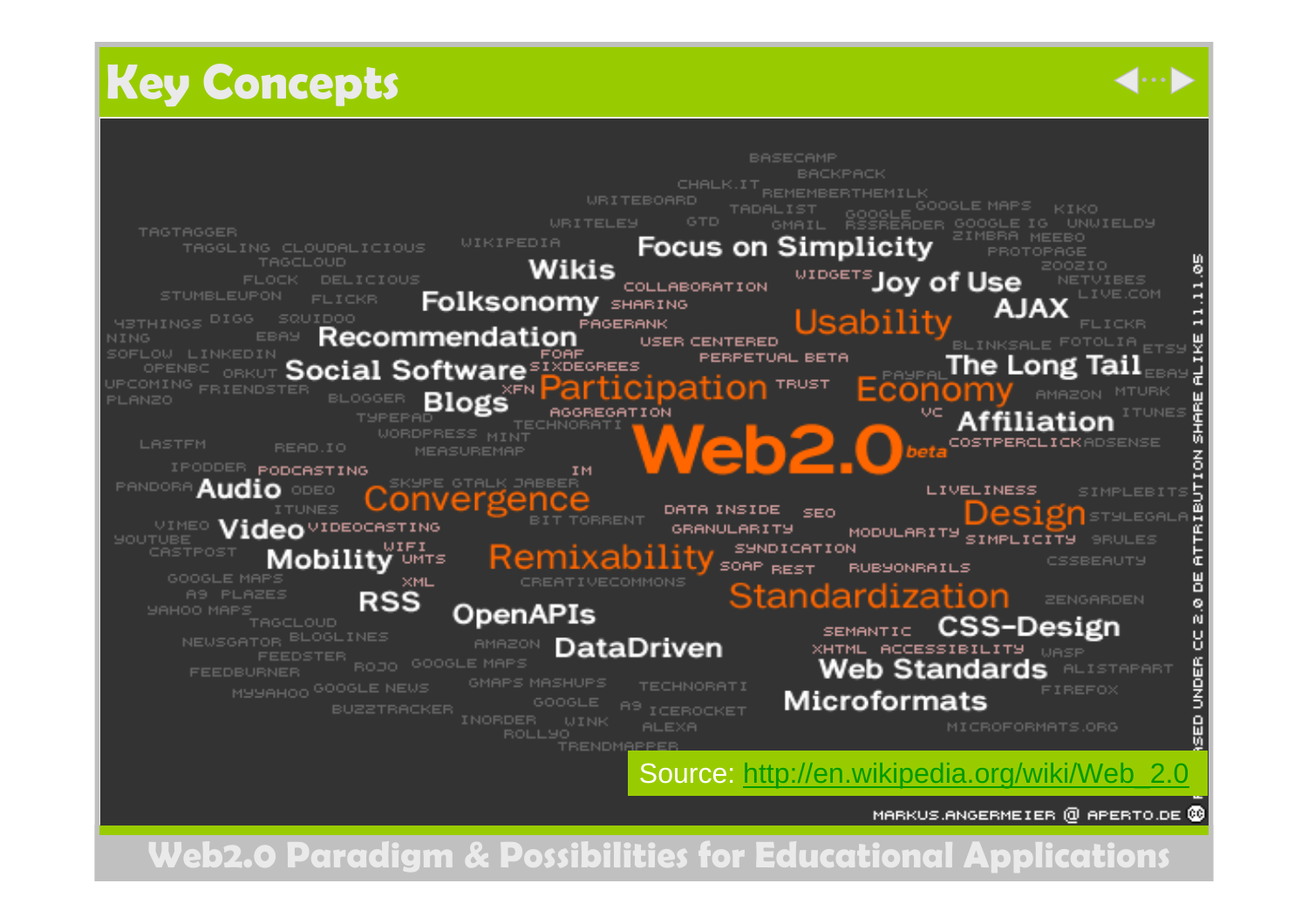# **In this Presentation…**

# $\rightarrow$  Blogs

- **→ Digital Storytelling**
- **→ Sharing, Diggs, Recommendations, and Folksonomy**
- **→ Wikis and Social Software**
- **→ RSS Feeds**
- **→ Podcasting**
- **→ API for Mashups**
- **→ Implications for Education**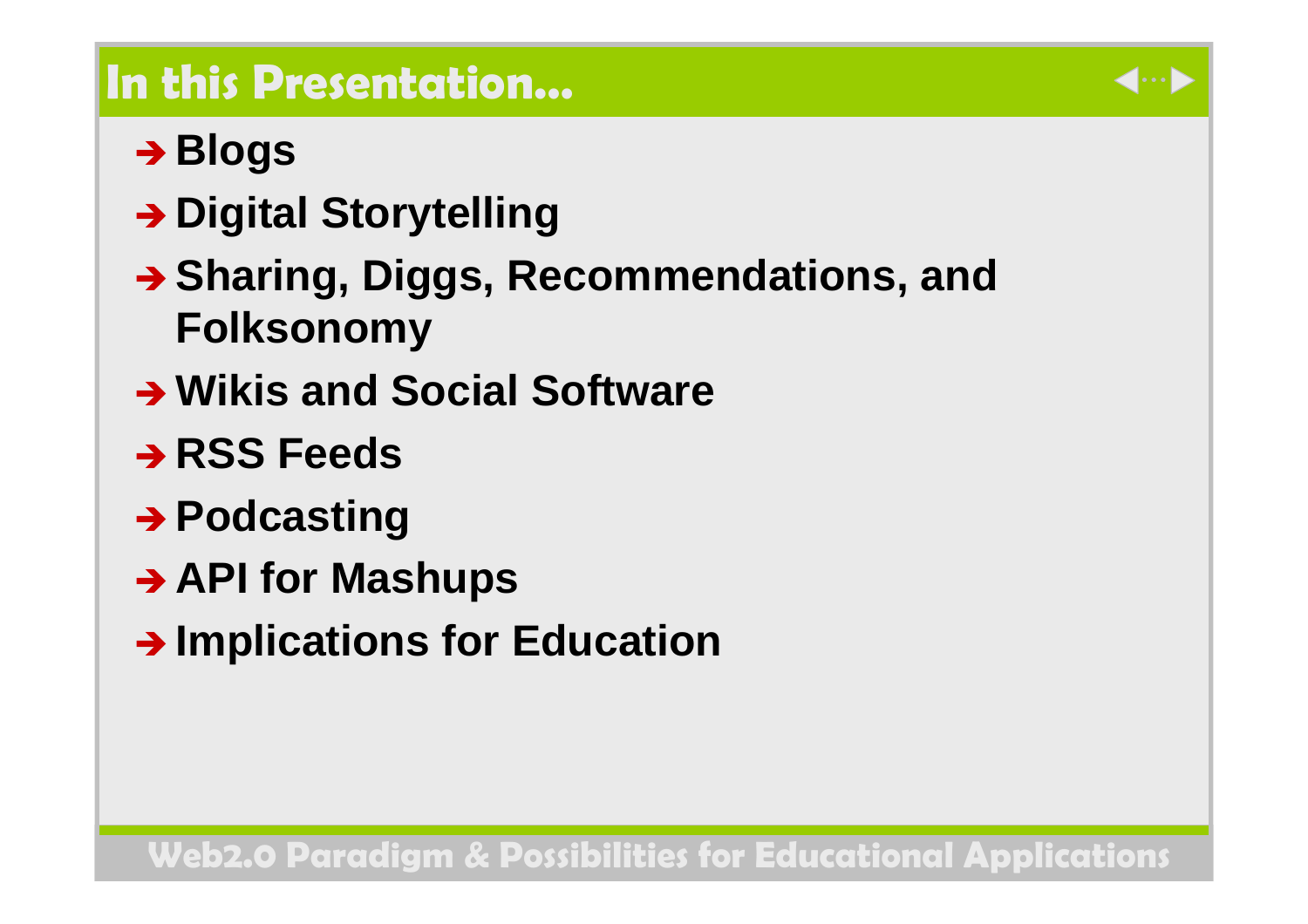# **Blog, blogging, blogger, blogsphere**

- **→ Blog** is web-based publication consisting of **periodical articles**
- **→ No technical skills to create your own blog**
- **→ Blog can contain text, media, links**
- **→ There are blogs, moblogs, vlogs, audilog**
- **→ Blogsphere is a community of bloggers**
- **→ Blog can be a first component of digital portfolio developed by students**

*"A blog is a personal diary. A daily pulpit. A collaborative space. A political soapbox. A breaking-news outlet. A collection of links. Your own private thoughts. Memos to the world."*

#### } *www.blogger.com*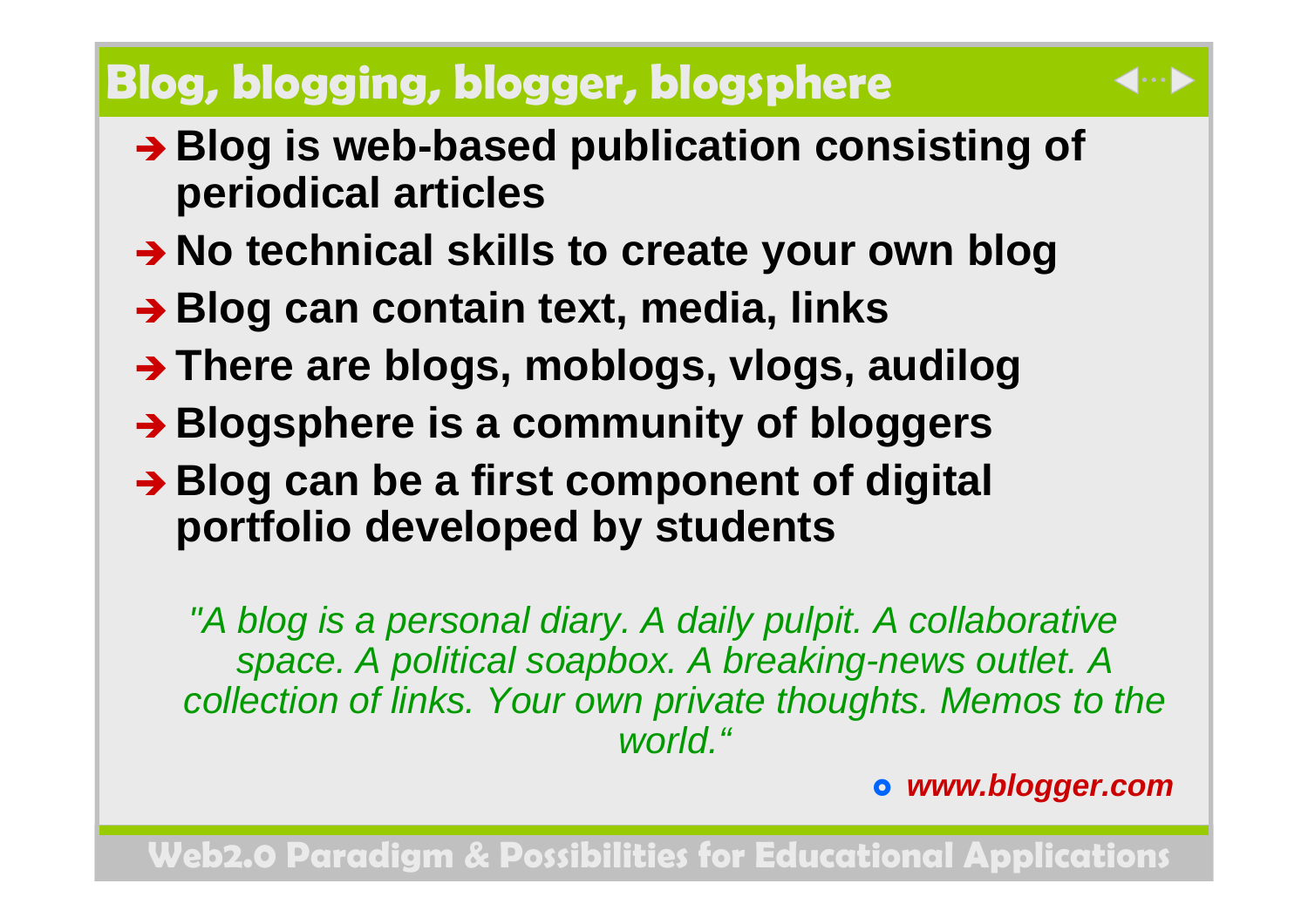#### **Blogs – Some Statistics**

- 
- **→ 27% of online Americans have read a blog**
- **→ Eight million Americans have created a blog**
- **→ 12% of online Americans have posted comments on blogs**

**(Source: http://news.bbc.co.uk/2/hi/techn ology/4145191.stm )**

**→ "China to have 60 million bloggers by end of 2006"**

**(Reuters** 

**http://news.yahoo.com/s/nm/20060506/wr\_nm/china\_blogs\_dc\_1 )**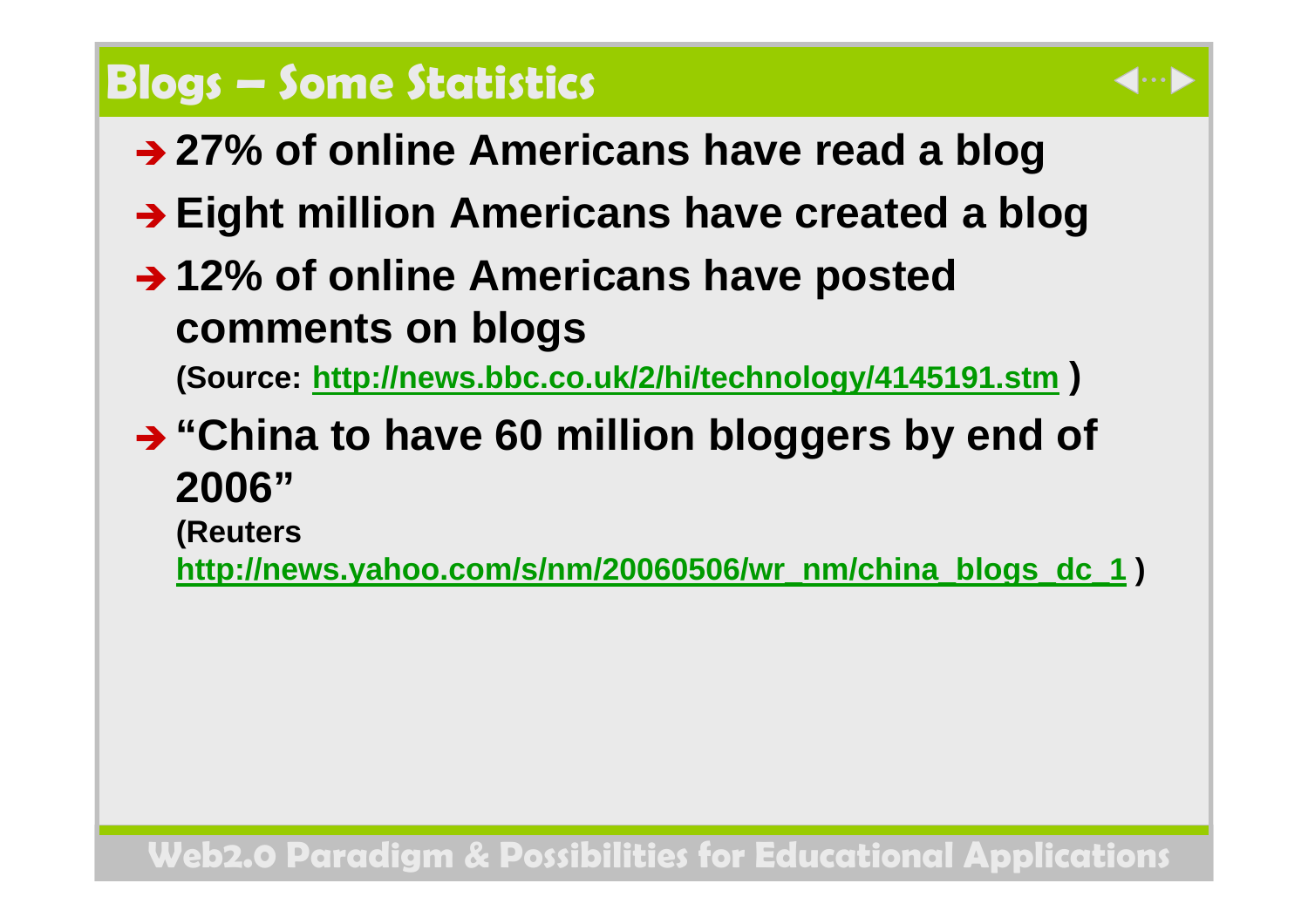# **Total Sites Across all Domains**

<sup>Î</sup>**Bloggers: an arm y of irregulars (BBC) -- "The web has grown m ore in 2005 than it did at the height of the dotcom boom"**

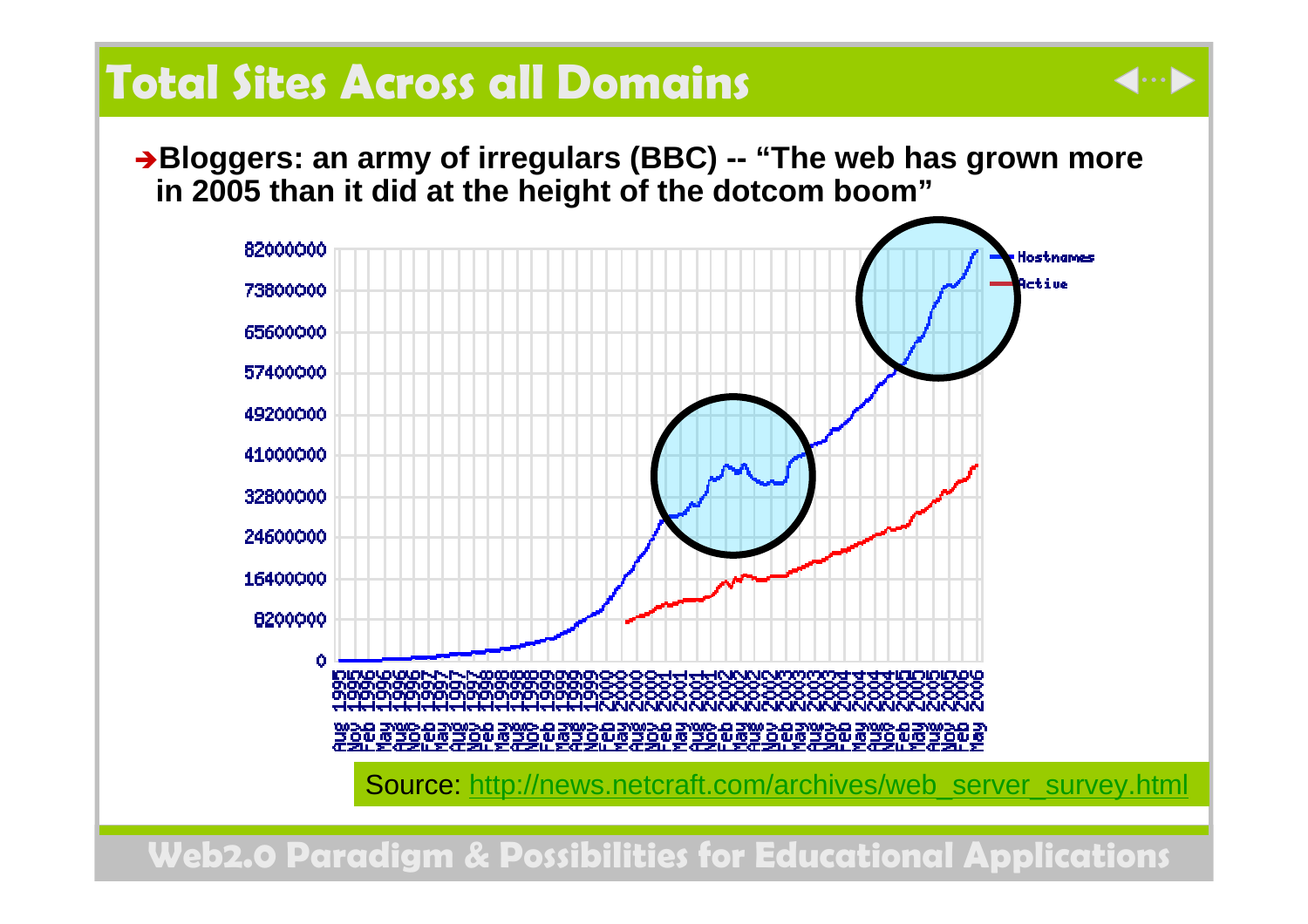# **Examples of Blogs and Tools**



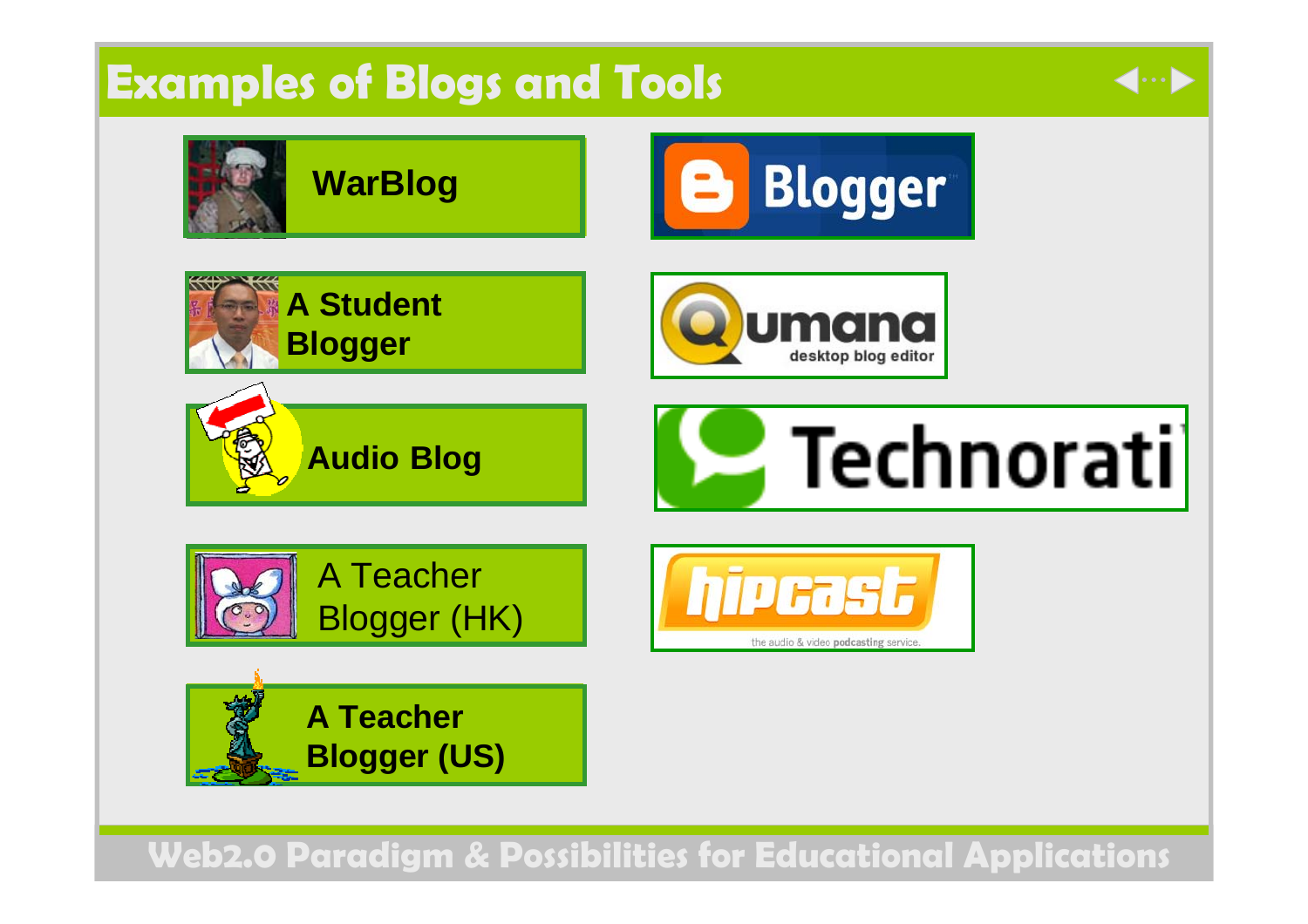# **New Forms of Expression**

- **→ Blogging Should not be only about text**
- **→ Digital Story Telling and other Multimedia Expressions**
- **→ Digital Fluency**
- $\rightarrow$  **Interactive Visualization**

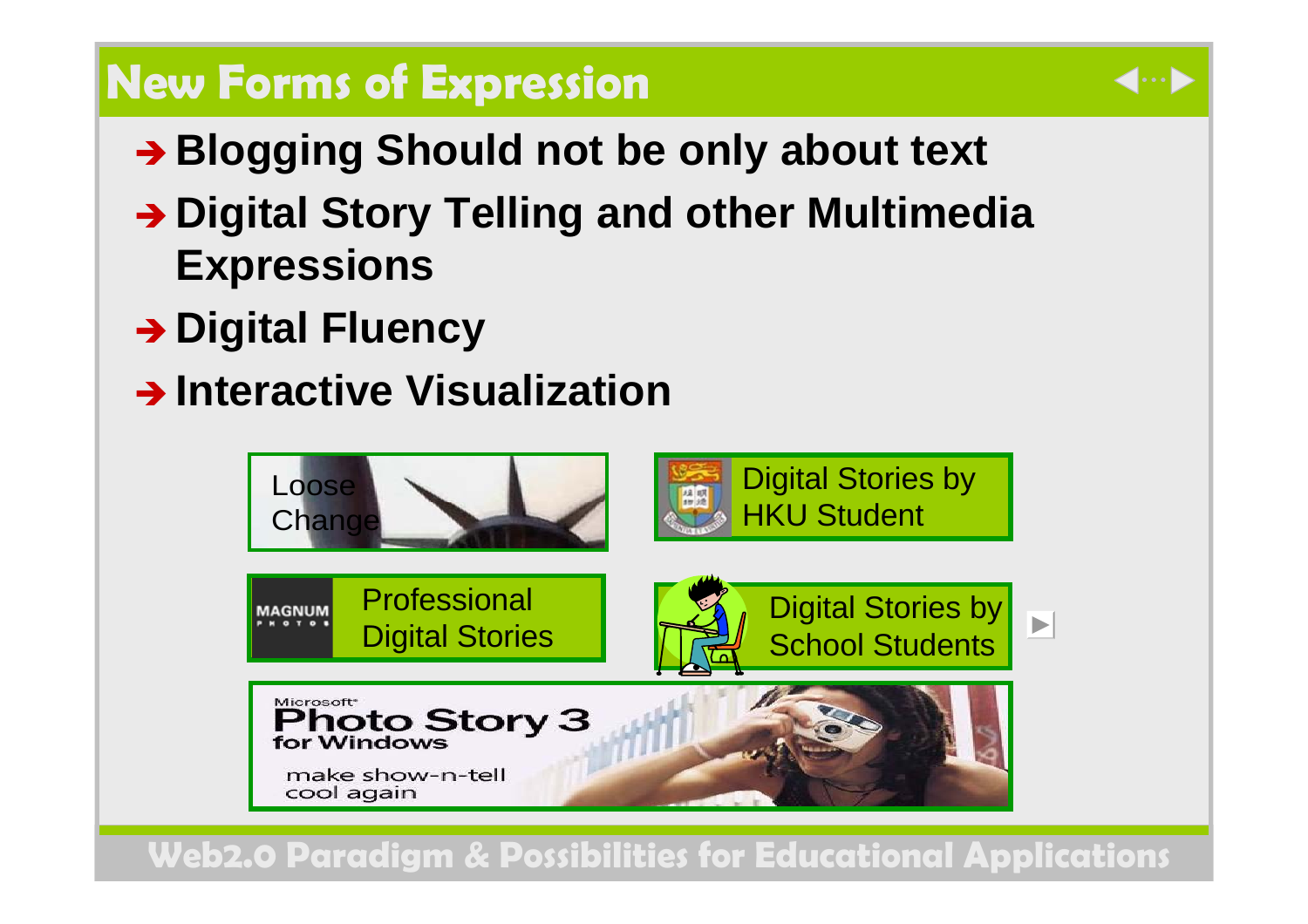#### **Sharing, Diggs, Recommending, Folksonomy**

The **Wisdom of Crowds**: Why the Many Are Smarter Than the Few and How Collective Wisdom Shapes Business, Economi es, Societies and **Nations** by James Surowiecki

Robert Scoble Shel Isl conversa **LICENSE RAIL** 

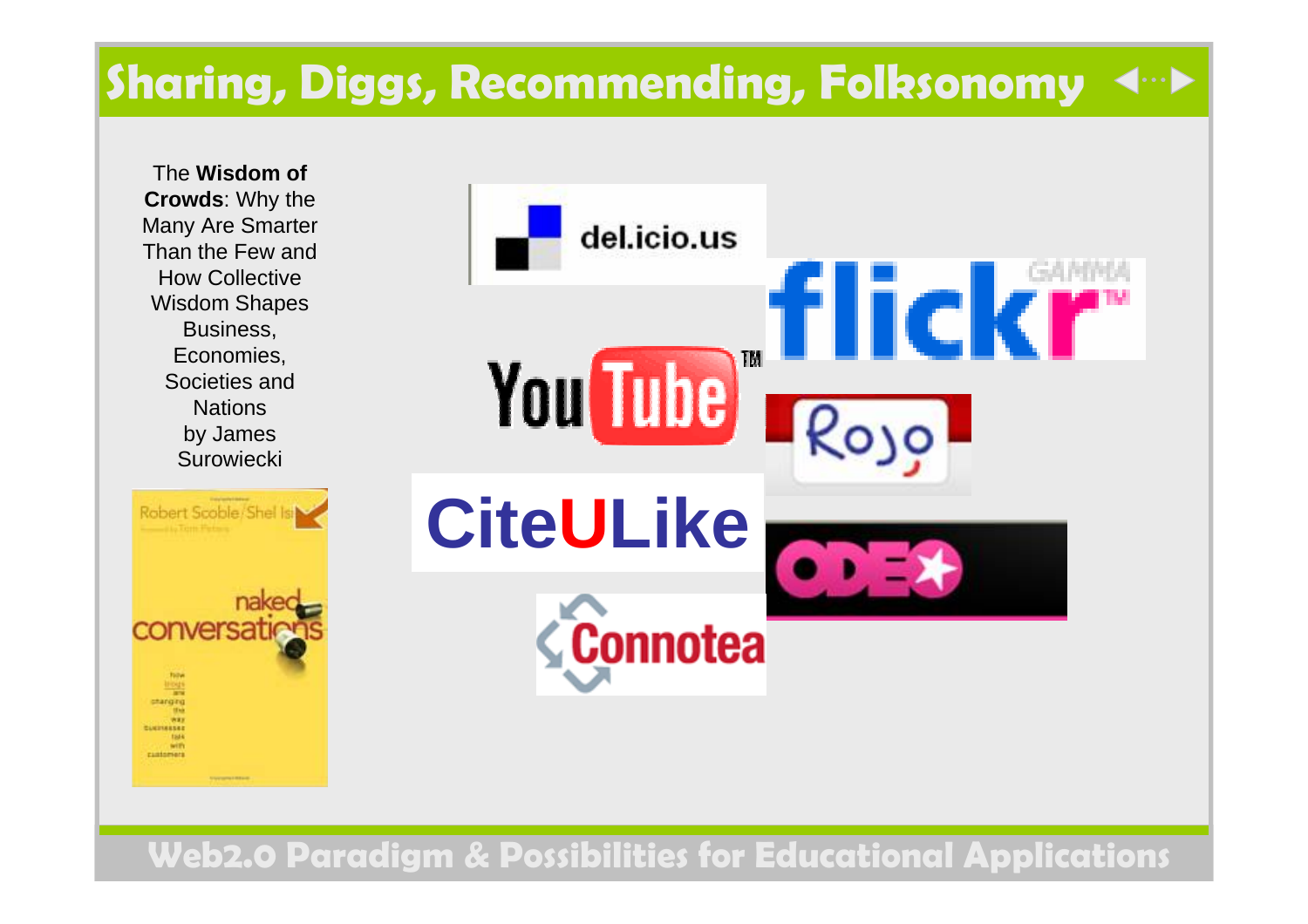

# **→ Wiki is social software that allow collaborative development on an article of common interest to its authors**



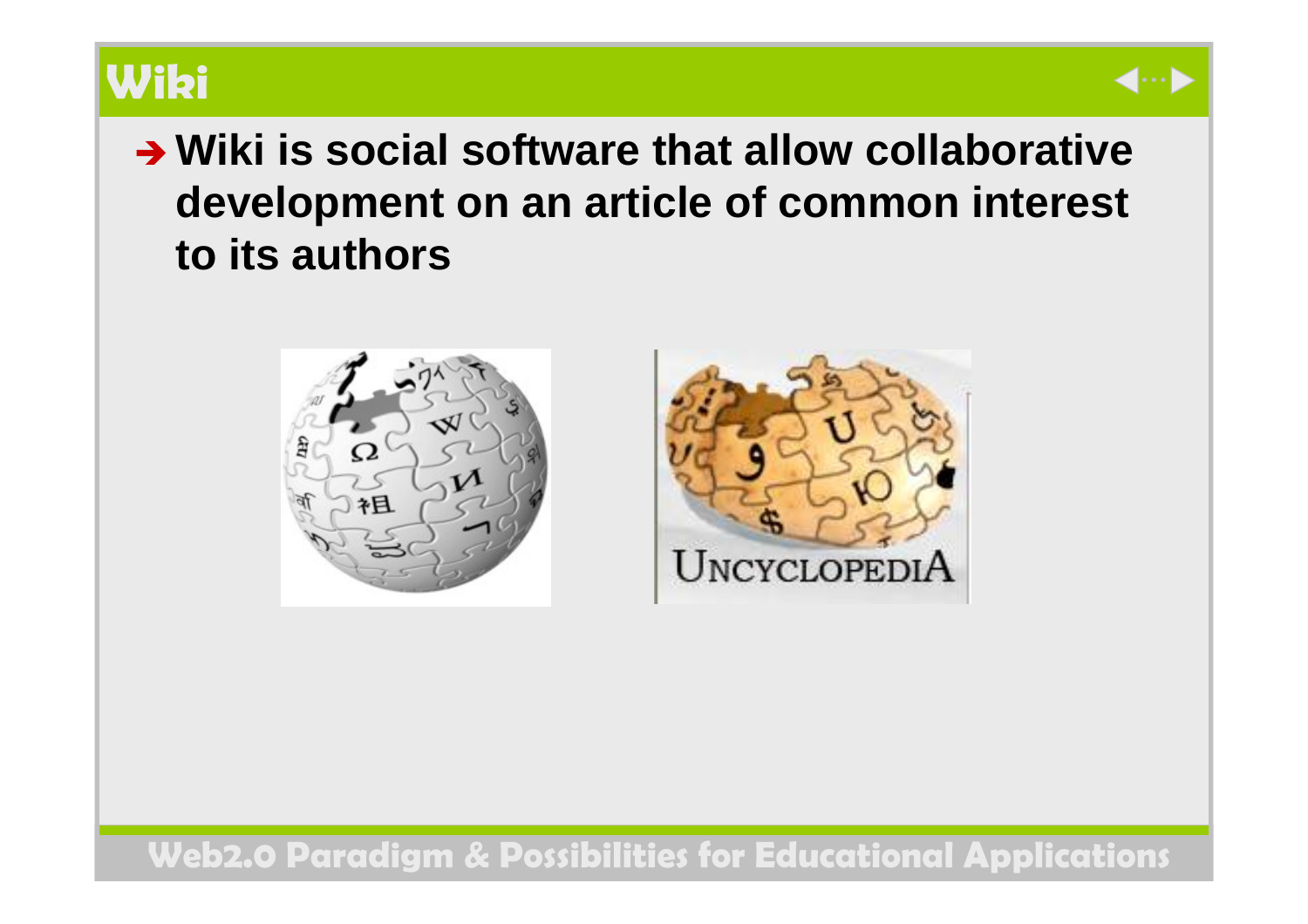# **Wikipedia**

- **→ 13,000 active contributors**
- **→ 3,800,000 articles in more than 100 languages.**
- **→ 1,152,885 articles in English**
- **→ Every day hundreds of thousands of visitors, tens of thousands of edits and thousands of new articles**Source: <u>http://en.wikipedia.org/wiki/Wikipedia:About</u>)
- **→ Wikipedia has become the 37th most visited website, according to Alexa, a web ranking service.**
- **→ Wikipedia comes close to Britannica Expert led investigation by** *Nature* **identifies that in average science entry in Wikipedia contained around four inaccuracies; Brita nnica, about three**

(Source: http://www.nature.com/news/2005/051212/full/438900a.html)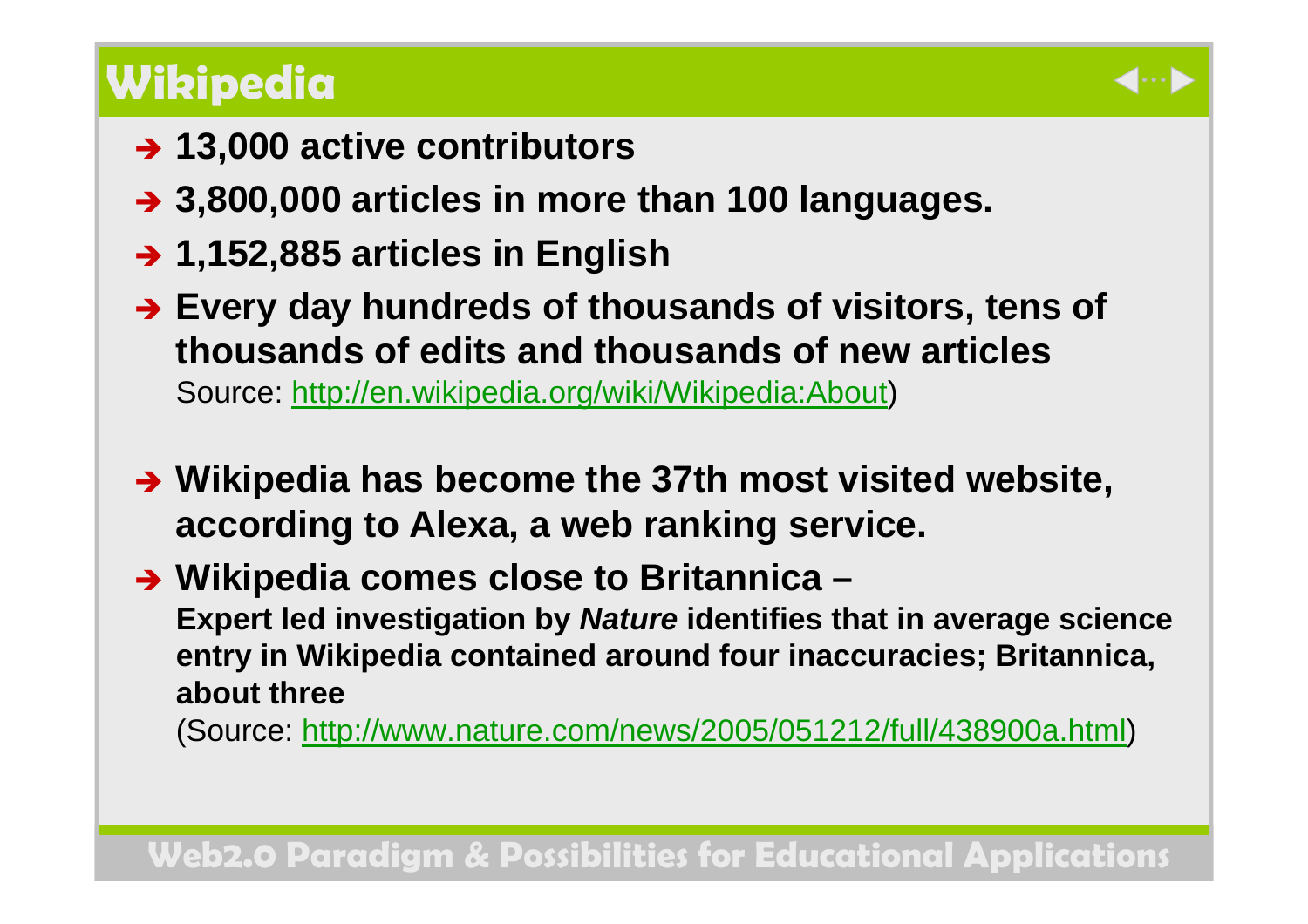## **Internet-mediated Social Activities**



 $\langle \hspace{-0.2em} \langle \hspace{-0.2em} \langle \hspace{-0.2em} \langle \hspace{-0.2em} \langle \hspace{-0.2em} \langle \hspace{-0.2em} \langle \hspace{-0.2em} \langle \hspace{-0.2em} \langle \hspace{-0.2em} \langle \hspace{-0.2em} \langle \hspace{-0.2em} \rangle \hspace{-0.2em} \rangle \hspace{-0.2em} \rangle$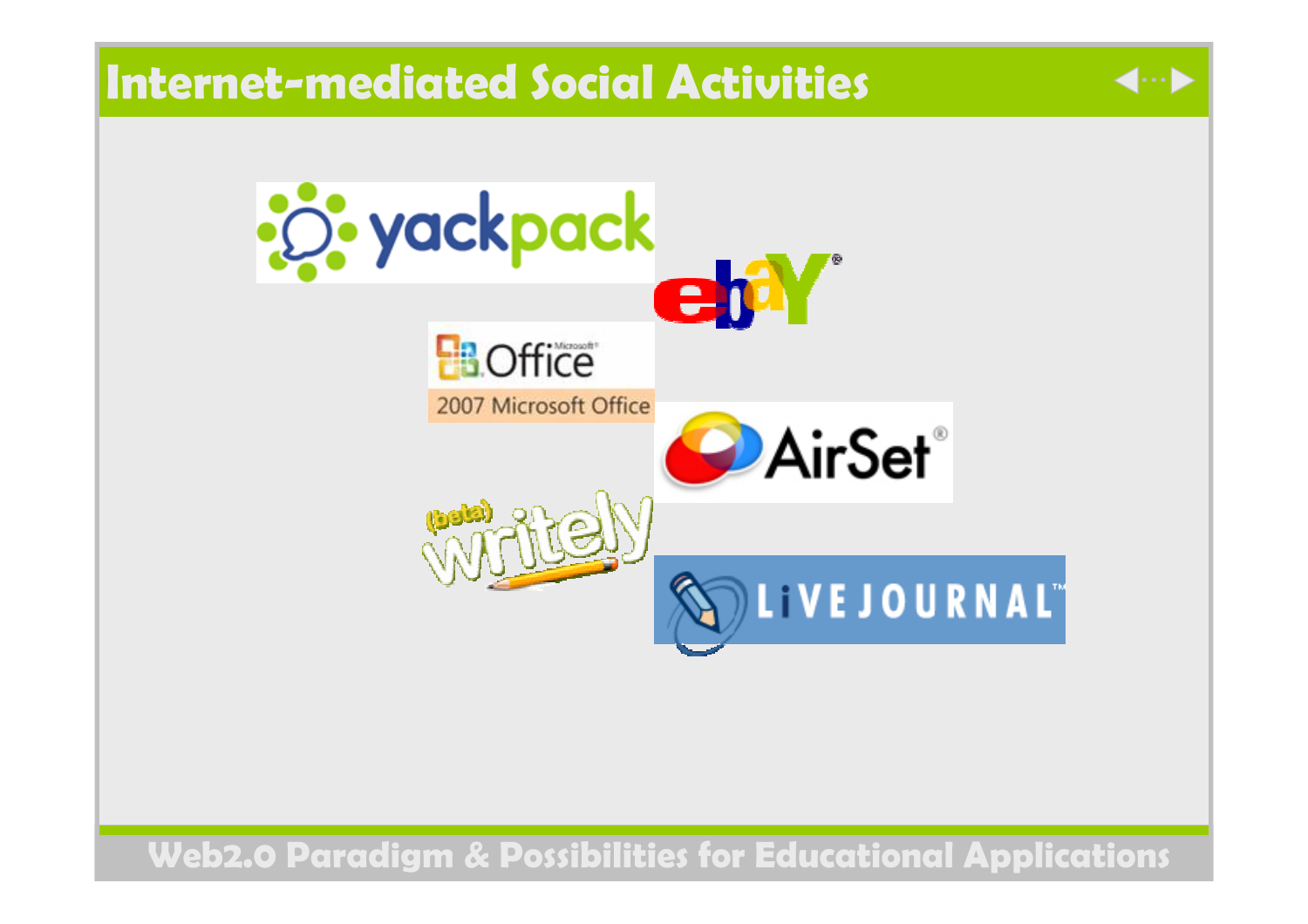# **RSS Feeds and Aggregators**

- **→ Really Simple Syndication is a form of syndication in which a section of a website is made available for other sites to use**
- **→ RSS Feeds -- provide an updated list of content from a site**
- **→ This originated with news and blog sites but is increasingly used to syndicate any information.**
- **Aggregator can subscribe to a feed, check for new content at user-determined intervals, and retrieve the content**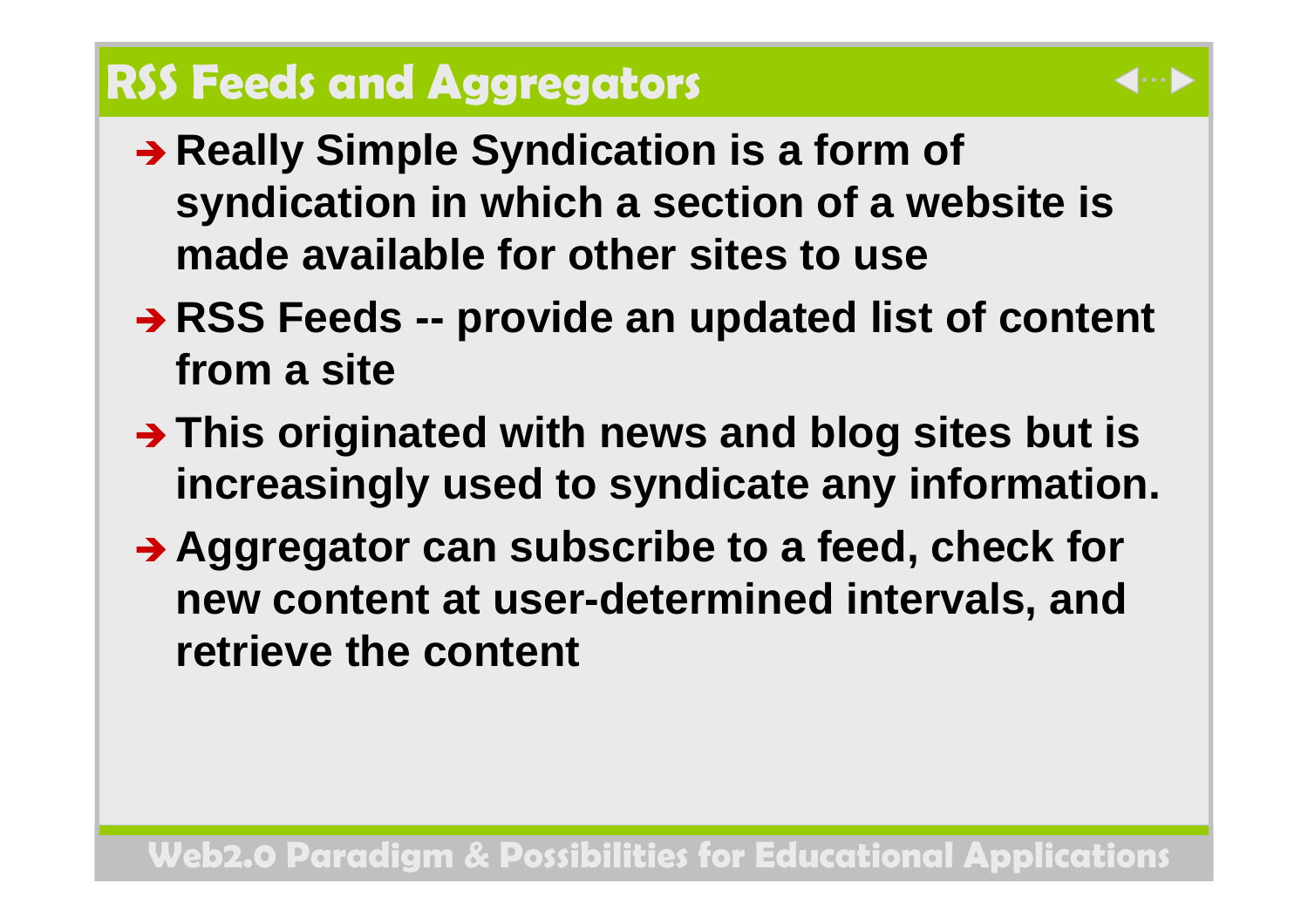# **RSS and Aggregators**





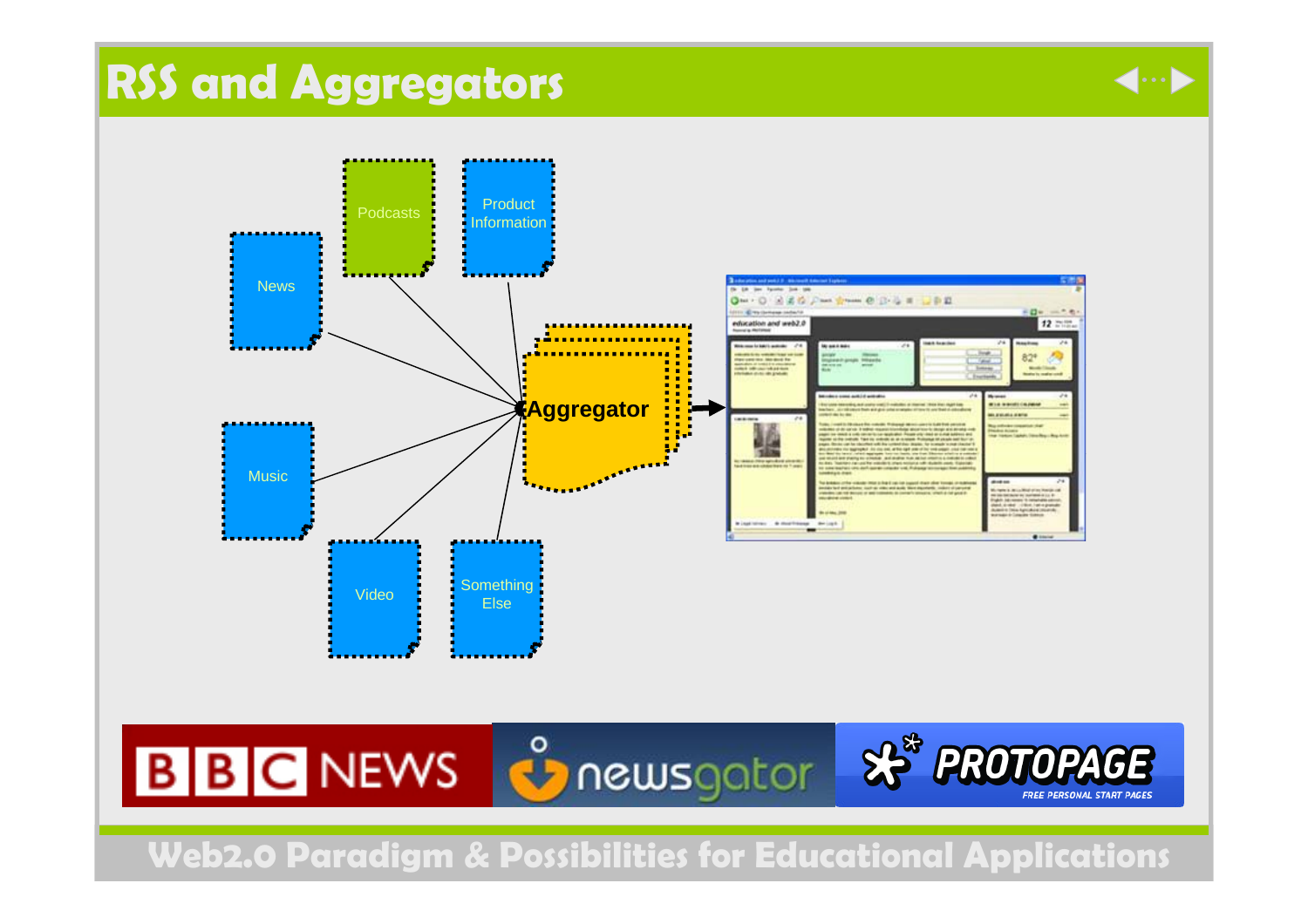# **Podcasting**

- **→ Method of distributing audio programs or video over the Internet for playback on mobile devices and personal computers**
- **→ Podcasts are distributed using either the RSS or Atom syndication formats.**

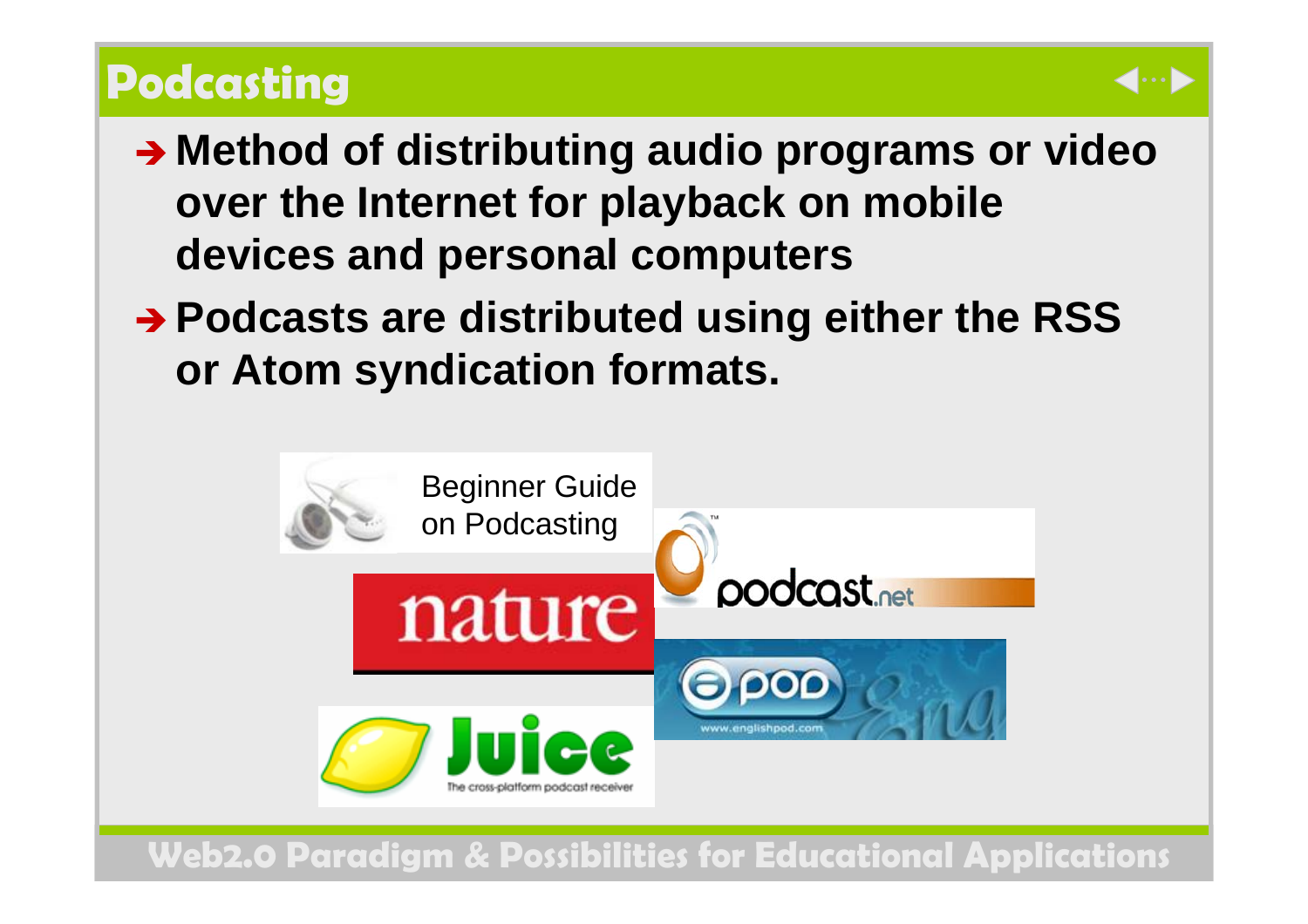# **API for Mashups**



 $\blacksquare$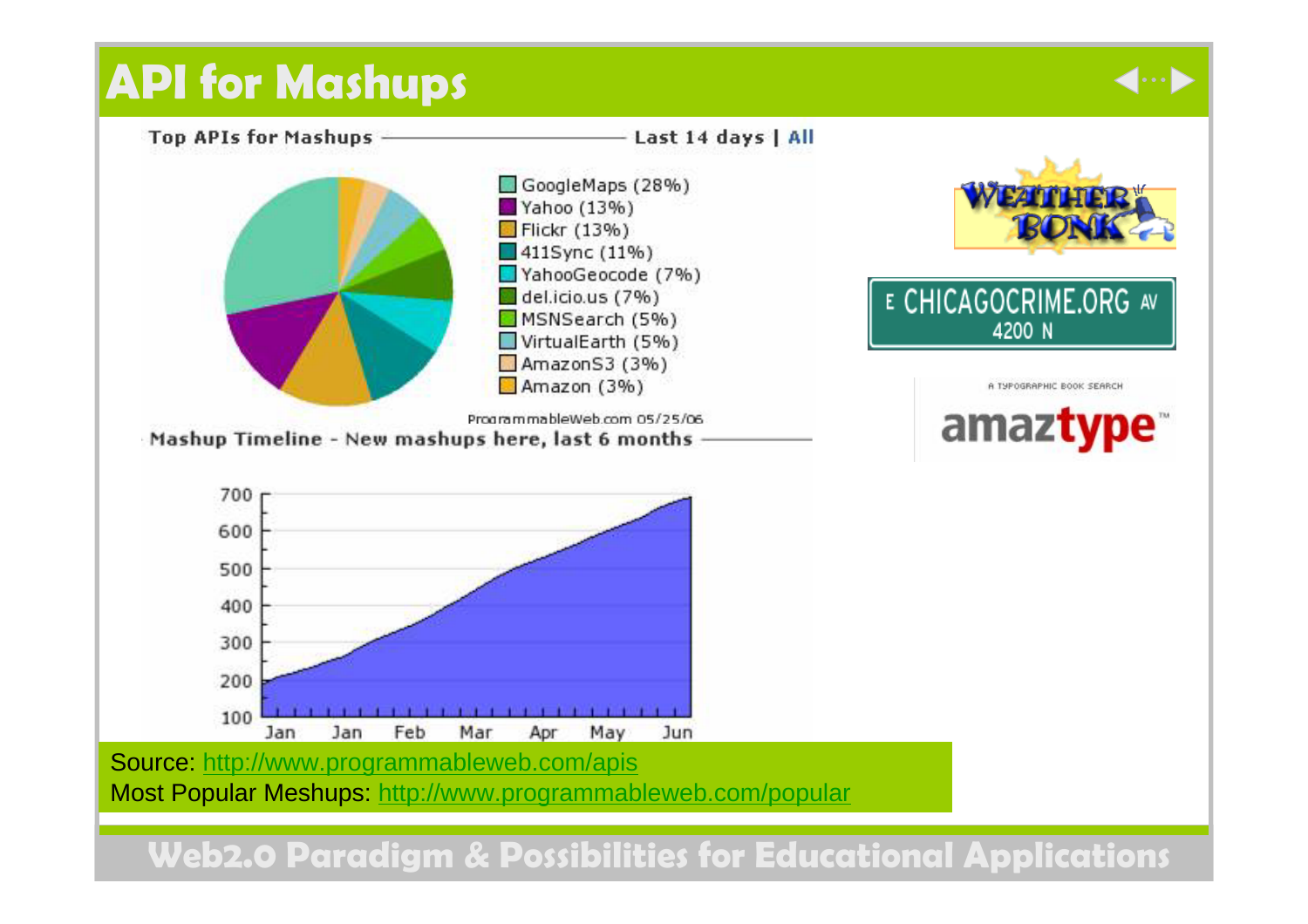# **Open Source**



# **→ Open source**

- **→ Syndications, design for hackability and remixability**
- **→ Systems that gets better when more people are using it (and improving it)**

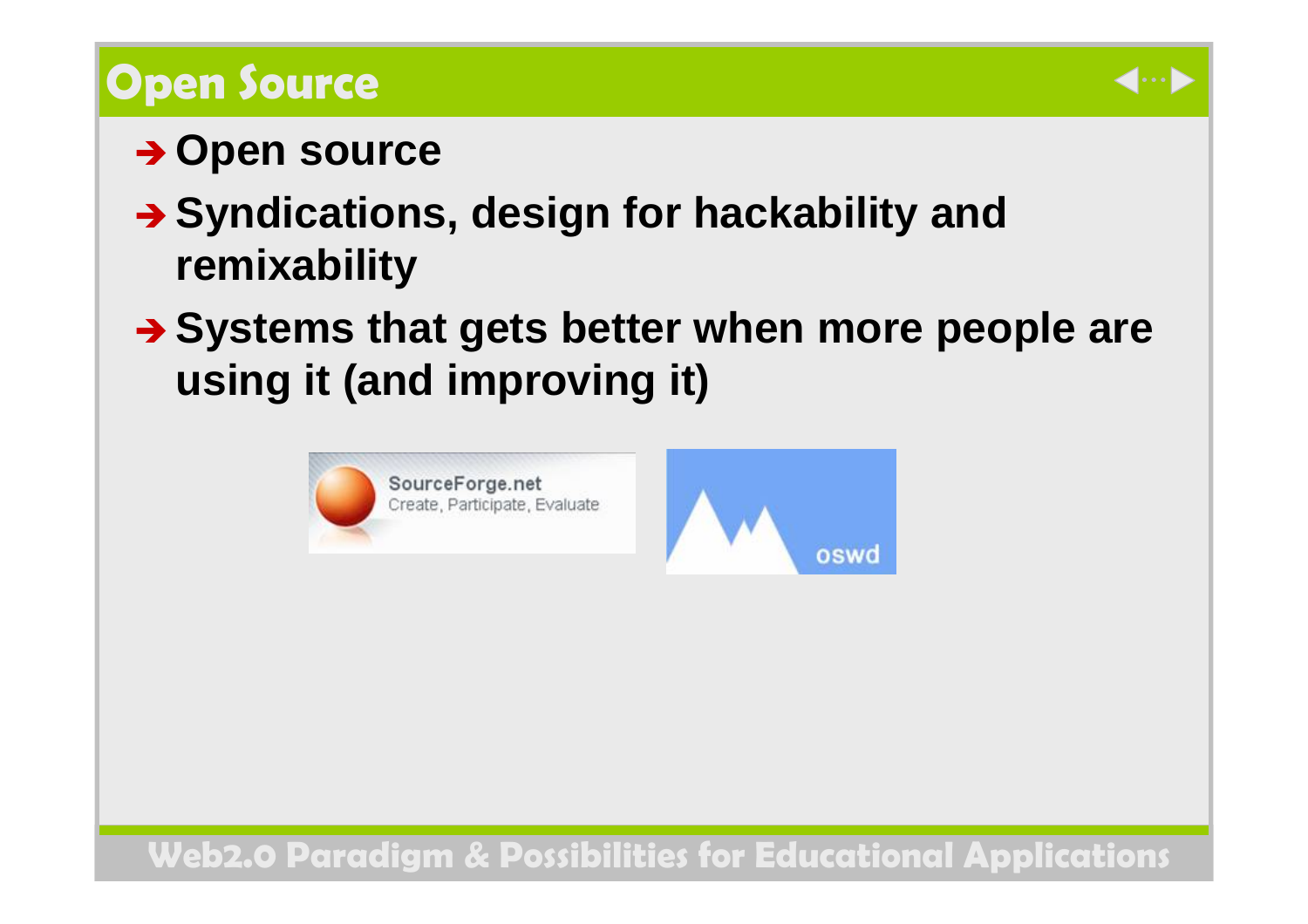# **Implications for Education?**

- **→ Re-conceptualizing technology integration**
- $\rightarrow$  **New forms of Assessment**
- $\rightarrow$  Internet-mediated social environments and **what does it mean to collaborate**
- **→ Resources Sharing and Community Plumbing of Teachers and Student**
- **→ New generations of LMS, no LMS or**
- **→ Modules blog, wiki, P2P, content management, personal space for RSS, data remixing, interactive visualization,…**

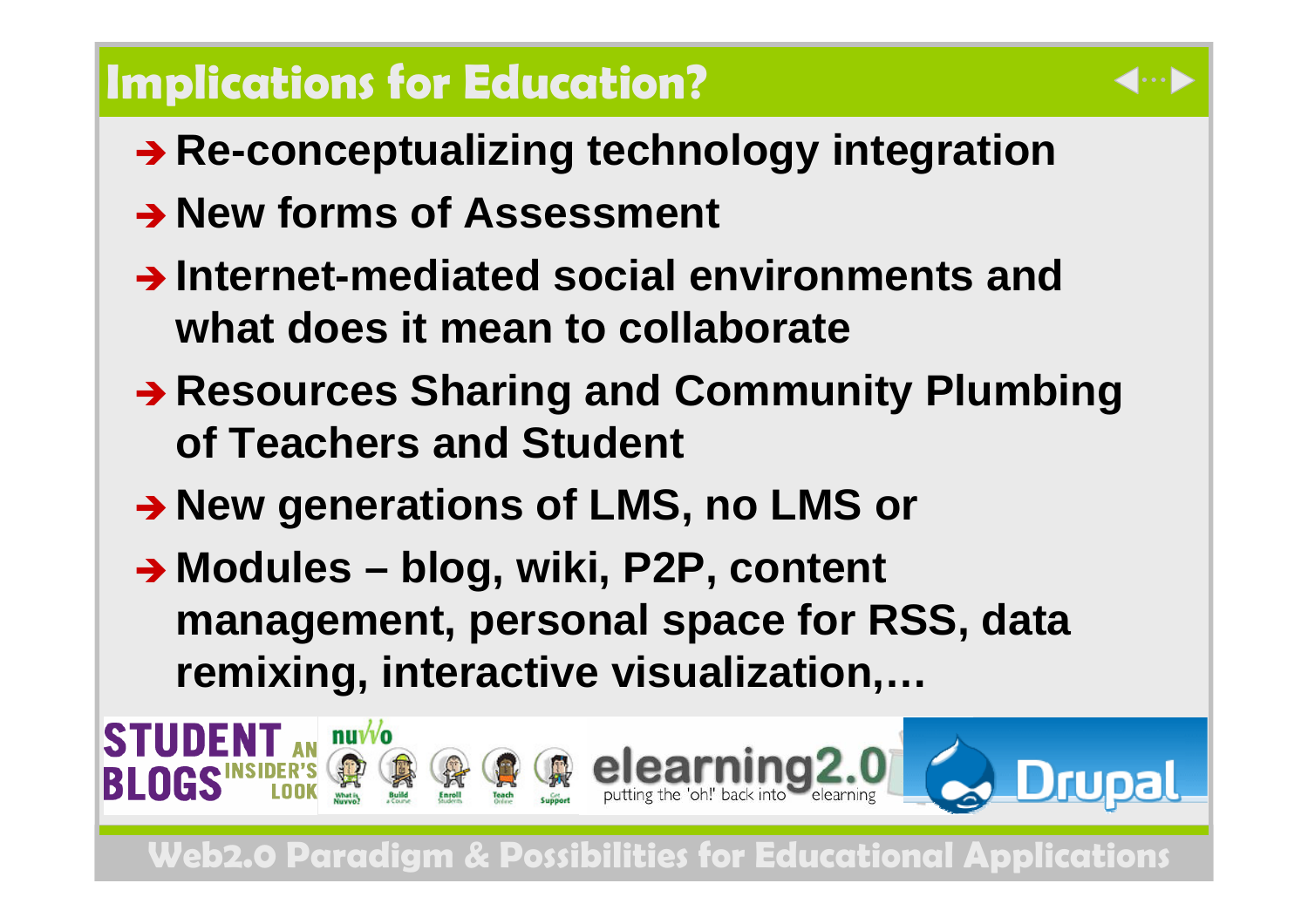#### News Sport Radio TV Weather Languages **Home**

#### **BBCNEWS**

**VIDEO AND AUDIO** 

 $\blacksquare \cdots \blacksquare$ 

#### O UK version O International version About the versions | Low graphics | Help | Contact us

Last Updated: Wednesday, 20 July, 2005, 06:38 GMT 07:38 UK

**Bill** E-mail this to a friend

**Printable version** 

#### **Digital Citizens: Pick of the blogs**

**By Darren Waters BBC News entertainment reporter** 

Blogs and blogging have become buzzwords in the last 18 months, with millions of people setting up their own web logs to record their lives, comment on world events or share news.

There are almost as many different types of blogs as there are bloggers. Some are highly professional while others are simple online diaries. We pick out six of the best.

Please note that some blogs can contain stronglyworded language and highly-personal views.



**Boing Boing** The self-styled directory of wonderful things from technology to popular culture







**Underground** An insightful take on daily use of London's Tube system written by a harassed commuter



**Tokyo Times** A guirky viewpoint on life in Japan's capital city from a UK

**Fisher Millenger Dooce** Uncensored views on motherhood. marriage and life in Utah from a blog celebrity

# **Zucchini**

Not all blogs are personal diaries - this one is devoted to



The activist The writer fighting for people's rights in the digital age

Digital Citizens: Your creativity

**HAVE YOUR SAY** 

Are you a regular reader of blogs?



#### **DIGITAL CITIZENS**

**LATEST NEWS IN** 



The film-maker The man who made a \$20,000 Star Wars film in his cellar

**Search** 

\* In pictures: Star Wars fan film The DIY sitcom makers



The podcaster Re-writing the rules of radio

▶ Pick of the podcasts



**The blogger** The woman whose blog lost her a job

Pick of the blogs \* In pictures: The Photobloggers



The DIY DJs Play your own tunes to the dancefloor

\* 'My night as a DJ'





Ouiz: Are you a digital citizen?

Are you a digital citizen?

#### VOTE

Digital Citizens - "the most informed and participatory citizens we ever had or are likely to have" represent a critical emerging group for today and tomorrow.

#### (Source:

http://www.wired.com/wir <u>ed/reprints/digicit.html</u>)

**Perspective WebS. Properties For Educations**